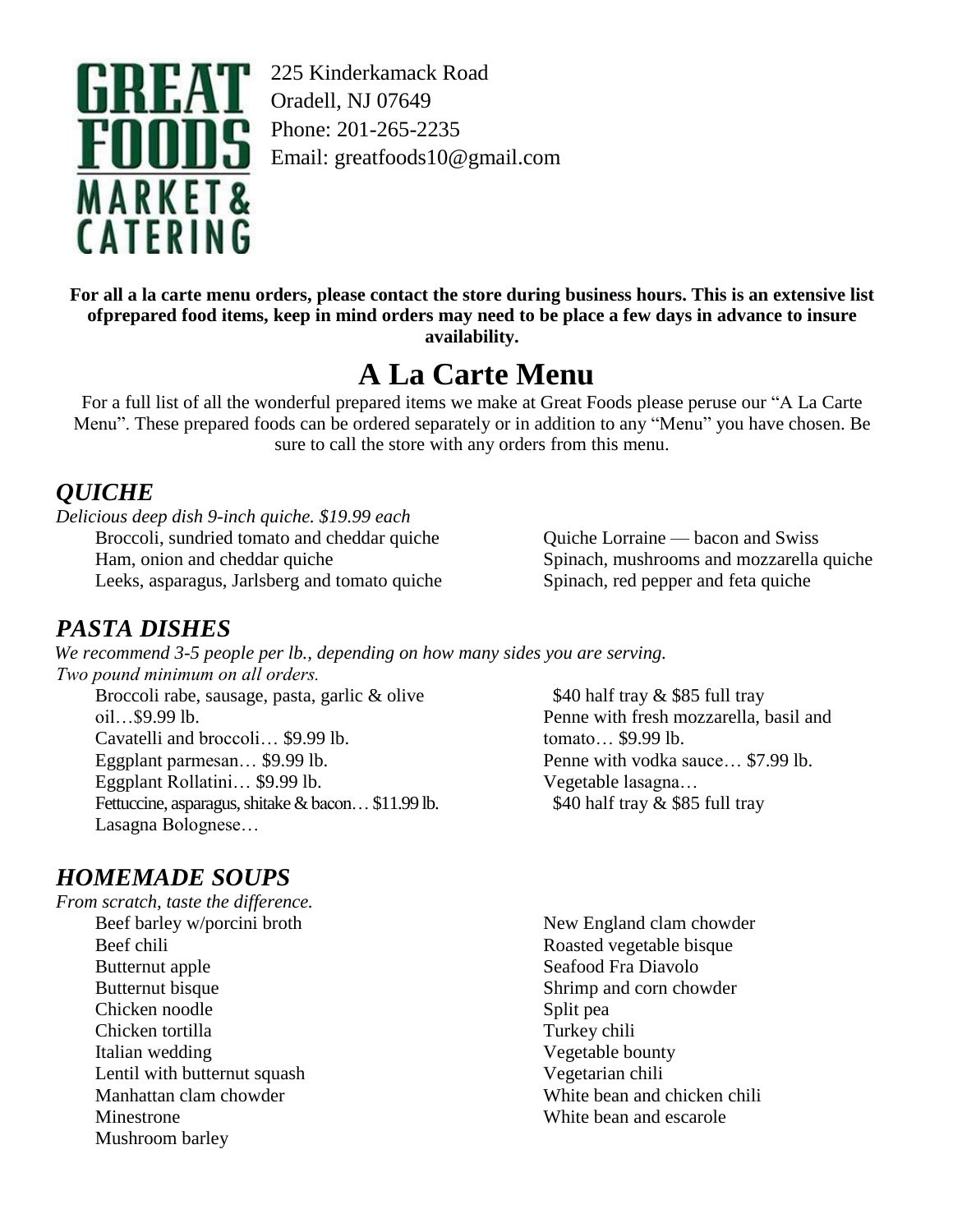# *COLD CATERING SANDWICHES*

We use hearty breads, wraps, and rolls – cut in quarters  $\&$  presented on trays. The list below indicates whatthe *sandwiches may be served on. Minimum of 5 sandwiches for a tray.* Maple turkey with Jarlsberg, lettuce and tomato, honey mustard on rye… \$8.99 Maple turkey with Vermont cheddar, sliced apple and cranberry on a multigrain… \$8.99 Grilled chicken with arugula, roasted peppers, mayonnaise… \$9.50 All white chicken salad with toasted pecans, grapes, grain mustard & tarragon, lettuce, in a wrap… \$9.99 Roast beef, lettuce with horseradish cream on rye bread… \$9.99 Fresh mozzarella, grilled portobello, fresh basil, tomato, balsamic vinaigrette on a ciabatta… \$9.99 Panko crusted eggplant, roasted peppers, fresh mozzarella, balsamic vinaigrette, wrap… \$9.50 Fresh turkey salad, lettuce & tomato in a wrap… \$9.99 Honey roasted ham, brie, honey mustard, leaf lettuce on ciabatta… \$9.99 Grilled chicken, fresh mozzarella, L&T, pesto on a *focaccia* roll… \$9.50 Curry mango chicken salad wrap with lettuce… \$9.99 Our famous tuna salad, lettuce & tomato in a wrap… \$9.50 Grilled vegetables with feta cheese spread, on *a focaccia*… \$9.99 Italian Combo, salami, ham, capicola, sopresata, provolone, L&T, Italian vinaigrette, ciabatta… \$9.99 Maple turkey, brie, baby spinach, cranberry mayo on multi grain… \$9.99 Chicken Milanese, baby arugula, tomato, fresh mozzarella, balsamic vinaigrette, ciabatta… \$9.99

#### *12 EVERYDAY SANDWICHES AVAILABLE @ OUR STORE*

#1 Chicken Milanese, Fresh Mozzarella, Tomato, Baby Arugula & Balsamic Vinaigrette on a Ciabatta… 9.99 #2 Chicken Cutlet, Melted Cheddar, Bacon, Lettuce & Tomato with Mayo on a Focaccia… 9.99 #3 Panko Crusted Eggplant with Roasted Red Peppers, Fresh Mozzarella & Baby Spinach with Balsamic Vinaigrette in a Wrap… 9.50 #4 Grilled Chicken, Broccoli Rabe, Melted Mozzarella with Balsamic Vinaigrette on Ciabatta… 9.99 #5 Boar's Head Sliced Maple Ham with Brie, Leaf Lettuce & Honey Mustard on a Ciabatta… 9.99 #6 Boar's Head Sliced Maple Turkey with Melted Jarlsberg, Lettuce, Tomato & Honey Mustard on Multigrain Bread… 8.99 #7 Cajun Grilled Chicken with Roasted Peppers, Melted Pepper Jack, Buffalo Mayo and Lettuce on a Focaccia… 9.99 #8 Italian Tuna: Our Tuna Salad, Roasted Red Pepper, Provolone, Lettuce & Italian Vinaigrette on a Ciabatta Roll… 9.99 #9 Fresh Roasted Turkey, BLT, Avocado, Cranberry Mayo, Rye Bread… 9.99 #10 Roast Beef & Swiss, Lettuce, Tomato, Horseradish Sauce on Rye 9.99 #11 Homemade Turkey Burger, Melted Cheddar, Avocado, Lettuce, Tomato, Mayo & Ketchup on a Toasted Brioche Roll… 9.99

#12 Grilled Portobello, Fresh Mozzarella, Basil, Tomato & Balsamic Vinaigrette on a Ciabatta… 9.99

**Other great sandwiches (when available):** Eggplant Parm on a ciabatta roll, Italian Meatball Parm on a ciabatta roll, Sausage and Peppers on a ciabatta roll, Salmon Burger, lettuce & tomato, honey mustard, Toasted Brioche roll, Chicken Parm hero, Golden Crisp Fish of the Day with Tomato, Lettuce & Homemade Tartar on a Focaccia Roll, Crab Cake with Lettuce, Tomato & Homemade Tartar on a Toasted Brioche Roll, Shrimp Salad with Lettuce in a Wrap... *priced accordingly*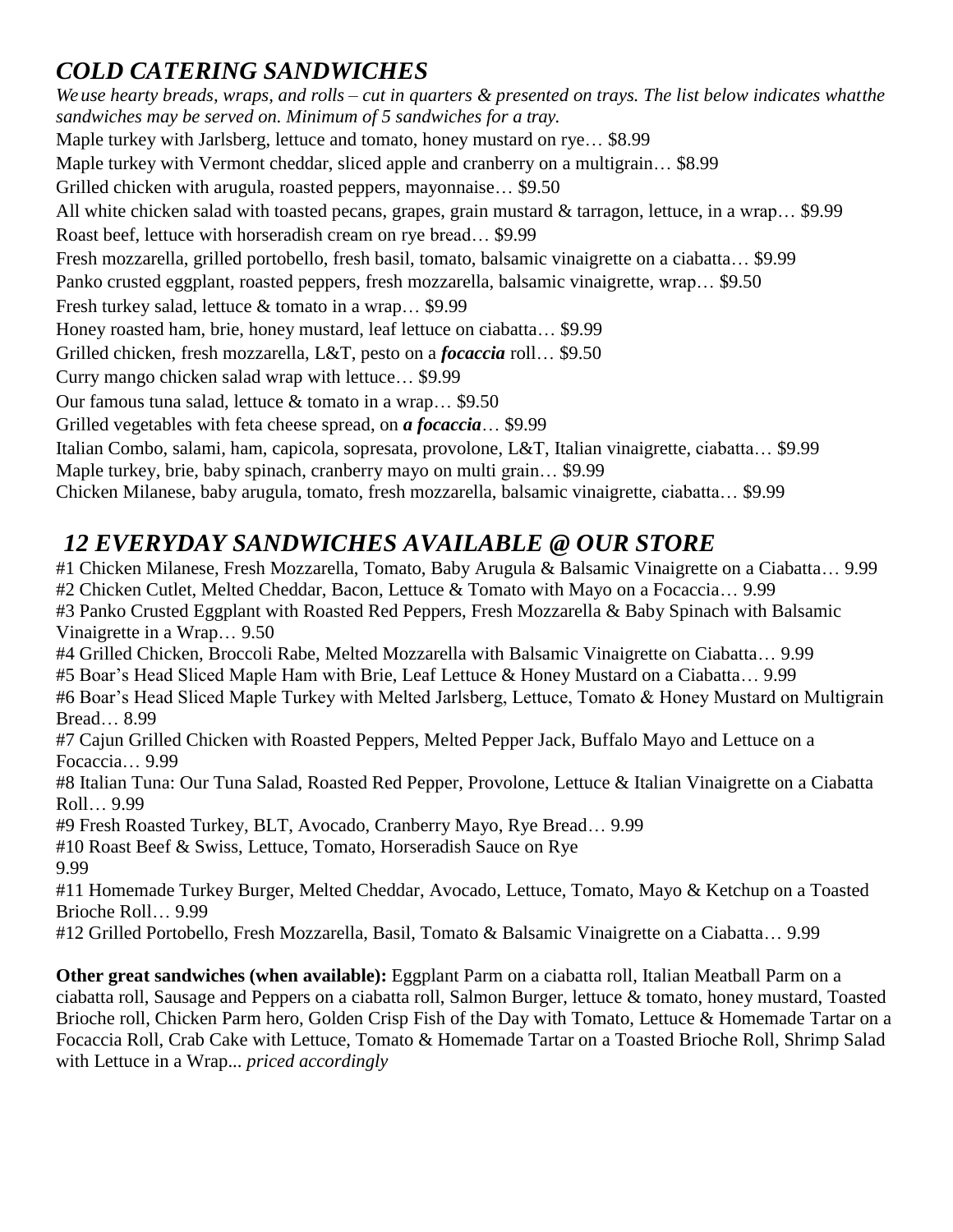# *PASTA AND GRAIN SALADS*

*We recommend 3-5 people per lb., depending on how many sides you are serving. Two pound minimum on all orders.*

Black bean and corn salad with cilantro vinaigrette... \$9.99 lb.

Bows with broccoli, cauliflower, sundried tomatoes, garlic and toasted pignoli nuts with extra virgin olive oil… \$9.99 lb.

Bows with tomato, mozzarella basil, garlic, olive oil and parmesan cheese... \$9.99 lb.

Chickpeas, tomato, cucs & roasted red peppers red wine vinaigrette... \$8.99 lb.

Cous Cous with cucumber, tomato, radish, golden raisins, cranberries, soy nuts, cider honey vinaigrette and a hint of mint… \$9.99 lb.

Macaroni salad... \$4.99 lb.

Orzo with caramelized onions, feta cheese, olives and sundried tomatoes... \$9.99 lb.

Penne with roasted asparagus, portobello mushrooms, red & yellow peppers, olive oil, garlic, parmesan cheese… \$9.99 lb.

Quinoa, chickpeas, toasted almonds, roasted scallion vinaigrette... \$9.99 lb.

Quinoa, feta, tomato, cucumber, olive oil & lemon... \$9.99 lb.

Quinoa, roasted asparagus, portobello mushrooms, red & yellow peppers, olive oil, garlic, parmesan cheese… \$9.99 lb.

Sesame noodles – w/Asian roasted string beans, carrots, peppers, ginger and peanut dressing w/toasted sesame seeds… \$8.99 lb.

# *POULTRY AND SEAFOOD SALADS*

*We recommend 2-3 people per lb., depending on how many sides you are serving. Two pound minimum on all orders.*

All white chicken salad with tarragon, pecans, grapes in a grain mustard dressing... \$10.99 lb.

Chunky chicken salad – all white chicken, celery and mayo... \$10.99 lb.

Curry mango chicken salad – all white chicken, walnuts, cranberries, celery, curry mango dressing… \$10.99 lb. Fresh turkey salad... \$10.99 lb.

Shrimp salad – large shrimp steamed, tossed w/celery, scallion, horseradish, mayo & old bay… \$16.99 lb. Tuna salad, carrots, celery and lite mayo… \$10.99

#### *VEGETABLE SALADS*

*We recommend 3-6 people per lb., depending on how many sides you are serving. Two pound minimum on all orders.*

Baby red skin potatoes and string beans in a caper vinaigrette... \$8.99 lb.

Cole slaw... \$6.99 lb.

Grandma's potato salad... \$5.99 lb.

Greek salad – cucumber, tomato, celery, red onion, feta, kalamata olives, red wine vinaigrette… \$9.99 Kale & brussel sprout salad (seasonal) – toasted almonds, Dijon mustard & pecorino romano... \$11.99 Mushroom and artichoke salad... \$8.99 lb.

Sweet & Spicy Kale Salad (seasonal)… \$11.99 lb.

Tomato and mozzarella salad… \$8.99 lb.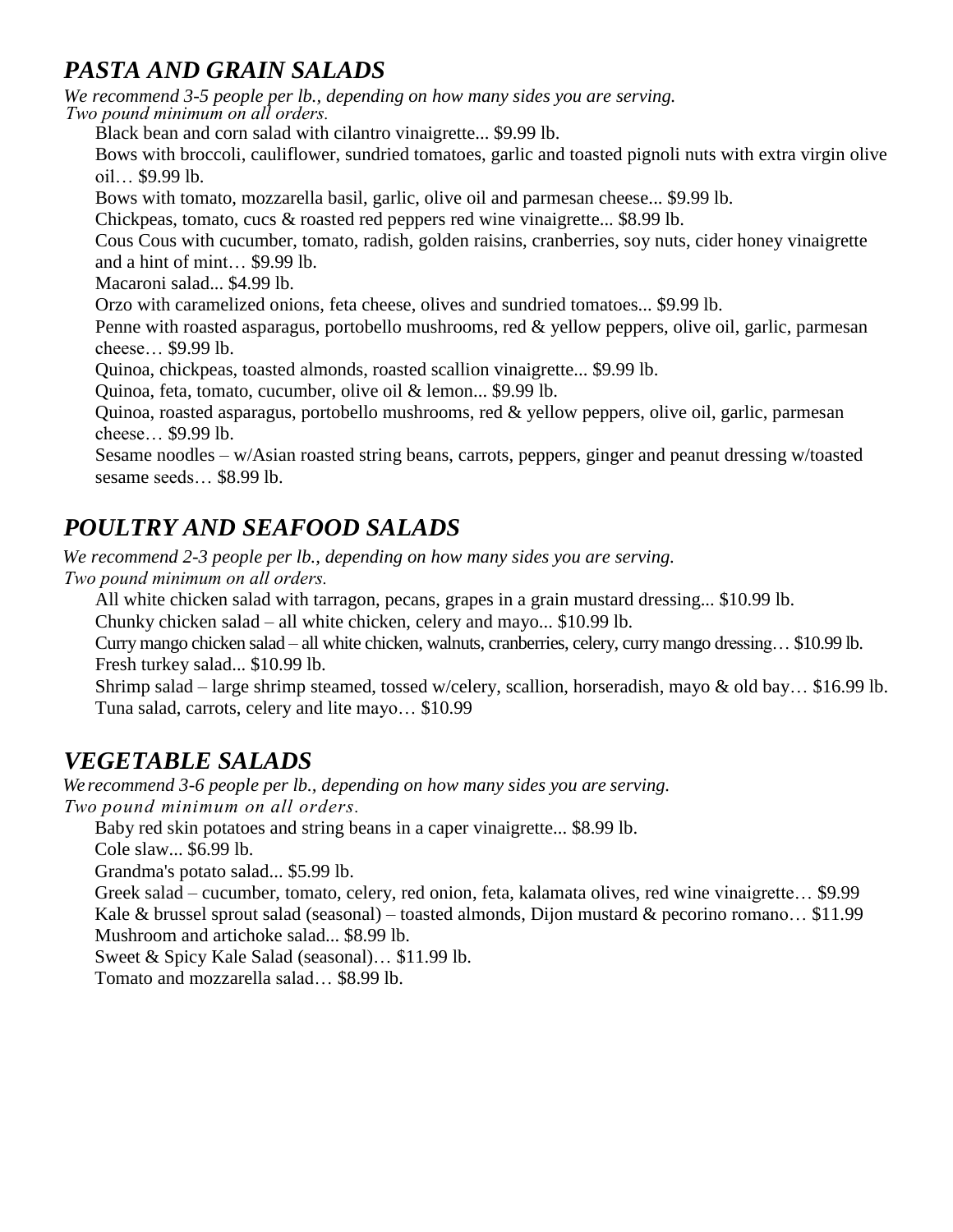**Tossed salad** – 5 lettuces, carrots, olives and tomatoes *X Small for* less than 10 people *(Includes 4 oz. dressing on the side) ...* \$11.99 ea. *Oval bowl for* 10 people *(Includes 8 oz. dressing on the side) ...* \$18 bowl *Deep bowl for* 15 people *(Includes 12 oz. dressing on the side) ...* \$25 bowl **Caesar salad** – Romaine lettuce and croutons *Oval bowl for* 10 people *(Includes dressing on the side) ...* \$18 bowl *Deep bowl for* 15 people *(Includes dressing on the side) ...* \$25 bowl **Baby arugula salad** – Baby arugula, toasted pecans, crumbled feta and cranberries *Oval bowl for* 10 people *(Includes French vinaigrette dressing on the side) ...* \$25 bowl *Deep bowl for* 15 people *(Includes French vinaigrette dressing on the side) ...* \$35 bowl

#### *SIDES*

*We recommend 3-6 people per lb., depending on how many sides you are serving. Two pound minimum on all orders.*

Broccoli rabe with olive oil and garlic… \$11.99 lb. Broccoli, snow peas, snap peas olive oil and garlic... \$11.99 lb. Panko eggplant… \$9.99 lb. Potato and fennel au gratin… \$9.99 lb. Potato pancakes… \$13.99 lb. Roasted beets with olive oil, salt and pepper… \$10.99 lb. Roasted butternut squash with snow peas and pecans… \$10.99 lb. Roasted cauliflower w/seasoned breads crumbs… \$11.99 lb. Roasted sweet potatoes/yams… \$11.99 lb. Rosemary roasted potatoes… \$9.99 lb. Seasonal Vegetables -- carrots, zucchini and yellow squash with olive oil and dill… \$10.99 lb. String beans and toasted almonds… \$10.99 lb. Traditional mashed potatoes hinted with sour cream… \$7.99 lb. Vegetable rice pilaf… \$7.99 lb. Whipped sweet potatoes/yams… \$8.99 lb.

# *SEAFOOD ENTREES*

Market availability will affect prices. Here's what we create on a regular basis but please call to find out the daily specials. We recommend 2 people per  $1/2$  lbs., depending on how much other food you are serving. *Two pound minimum on all orders.*

Baked Cod Orgenata – *Fresh baby cod baked with caramelized onion, fresh tomato, basil and crushed homemade croutons*… M.P. Baked Salmon with Herbs… \$26.99 lb. Blackened Tilapia… \$21.99 lb. Cod with Lemon Herb Crust – *Baby cod pan roasted with Japanese breadcrumbs, fresh herbs, lemon zest, salt & pepper*… M.P. Crab Cake... \$19.99 lb. Flounder Francese – *Filet of Flounder in a delicate egg batter, finished with shallots, white wine and lemon… M.P.* Golden Crisp Flounder... M.P. Grilled Salmon – *Boneless & skinless, topped w/a honey mustard glaze*... \$26.99 lb. Salmon Vegetable Burger – *Fresh salmon, zucchini, onion and peppers grilled, no fillers*… \$24.99 lb. Shrimp & Scallop Burger... \$28.99 lb.

Stuffed Sole – *Stuffed with our traditional crab cake recipe, sautéed shallots, tomato and spinach… M.P.*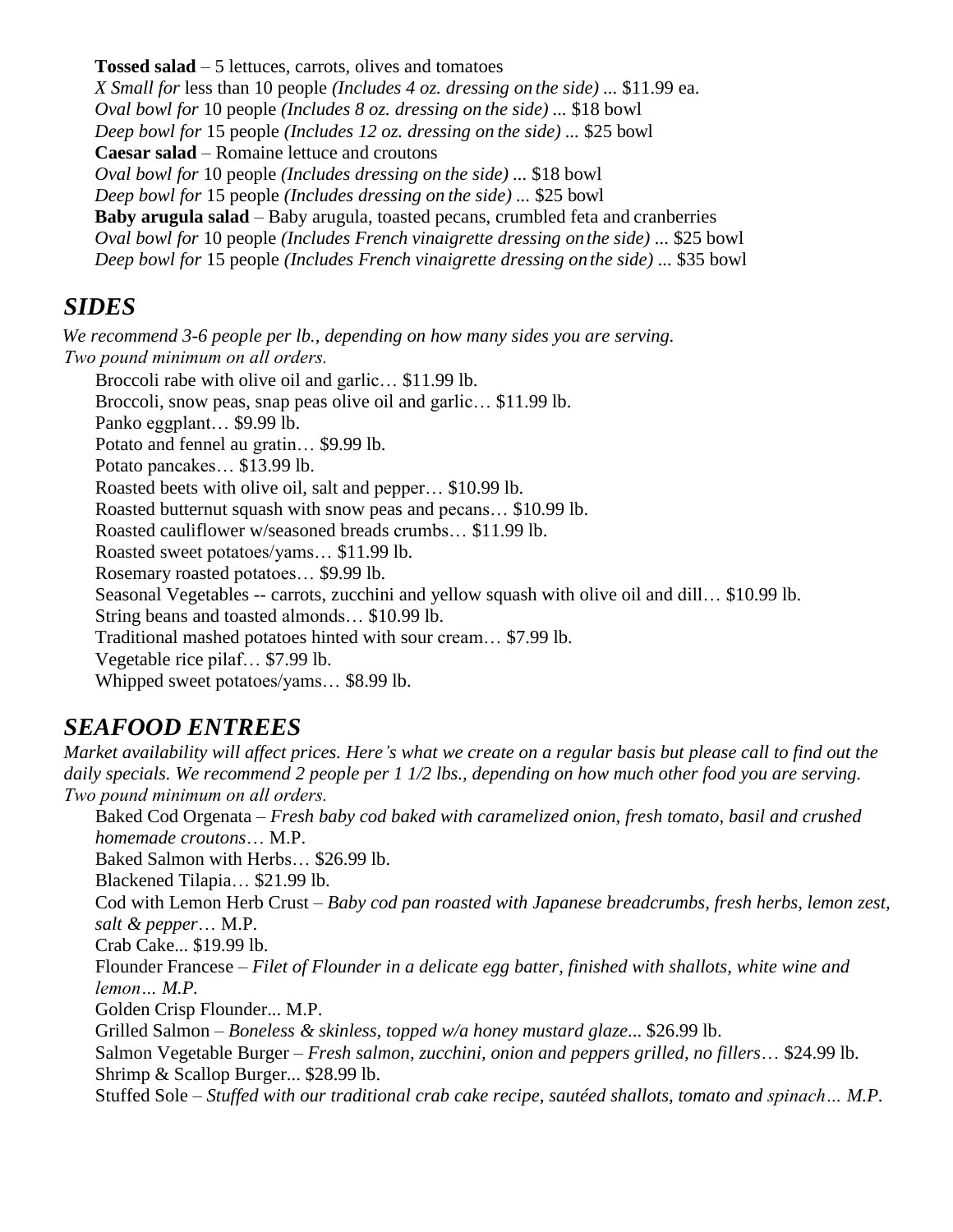# *CHICKEN ENTREES*

Here's what we create on a regular basis but please call to find out the daily specials. We recommend 2 people per 1 1/2 lbs., depending on how much other food you are serving. Two pound minimum on all orders.

Chicken Marsala – *Boneless, tender chicken, scallopini style with sautéed mushrooms in a Marsala wine demiglace sauce...* \$16.99 lb.

Chicken Francese – *Tender chicken pounded thin, in a delicate egg batter, finished with shallots,whitewine and lemon or w/sundried tomatoes, capers, parsley &lemon*... \$16.99 lb.

Stuffed Chicken – *Boneless breast of chicken pounded thin, wrapped around spinach, mushrooms,*

*pancetta, and mozzarella, oven roasted w/ fresh herbs, finished in the oven with Marsala wine*... \$13.99 lb. Chicken Milanese – *Parmesan and panko crusted chicken*... \$16.99 lb.

Chicken Parmigiana – *The Best..*. \$13.99 lb.

Chicken Grilled 2 Ways – *Plain and Blackened*... \$13.99 lb.

#### *BEEF, PORK AND VEAL ENTREES*

Prices are subject to change. Here's what we create on a regular basis but please call to find out the daily specials. Carving stations are available please inquire. We recommend 2 people per 1 1/2 lbs., depending on *how much other food you are serving. Two pound minimum on all orders.*

Corned Beef Brisket… \$18.99 lb. Filet Tips with peppers and onions *(currently unavailable)*… \$16.99 lb. Marinated skirt steak with peppers and onions *(currently unavailable)*... \$18.99 lb. Italian meatballs -- Beef, veal & pork (Just like your Italian Mother's) ... \$10.99 lb. Sausage and peppers... \$9.99 lb.

#### *HOMEMADE SAUCES & DIPS*

Blue Cheese Dip*...* \$3.99/8 oz. and \$6.99 pt. Ginger Chili Dipping Sauce… \$1.99/8 oz. and \$3.99 pt. Cocktail Sauce... \$3.99 lb. Francese sauce... \$2.99 - 8 oz. & \$5.99 pt. Tartar Sauce... \$3.99 lb. Honey Mustard Dipping Sauce*…* \$3.99/8 oz. and \$7.99 pt. Marinara... \$3.99 pt. & \$7.99 qt. Marsala wine sauce... \$3.99 - 8 oz. & \$6.99 pt. Our Special Blended BBQ Sauce... \$5.99 pt. & \$10.99 qt. Port wine sauce... \$3.99 - 8 oz. & \$6.99 pt. Sauce Remoulade… \$3.99/8 oz. and \$6.99 pt. Spicy pineapple sauce... \$3.99 - 8 oz. & \$7.99 pt. Sundried tomato caper sauce... \$3.99 - 8 oz. & \$7.99 pt. Vanilla Dip... \$5.99 lb. Vegetable Dip... \$7.99 lb. Vodka sauce... \$4.99 pt. & \$8.99 qt.